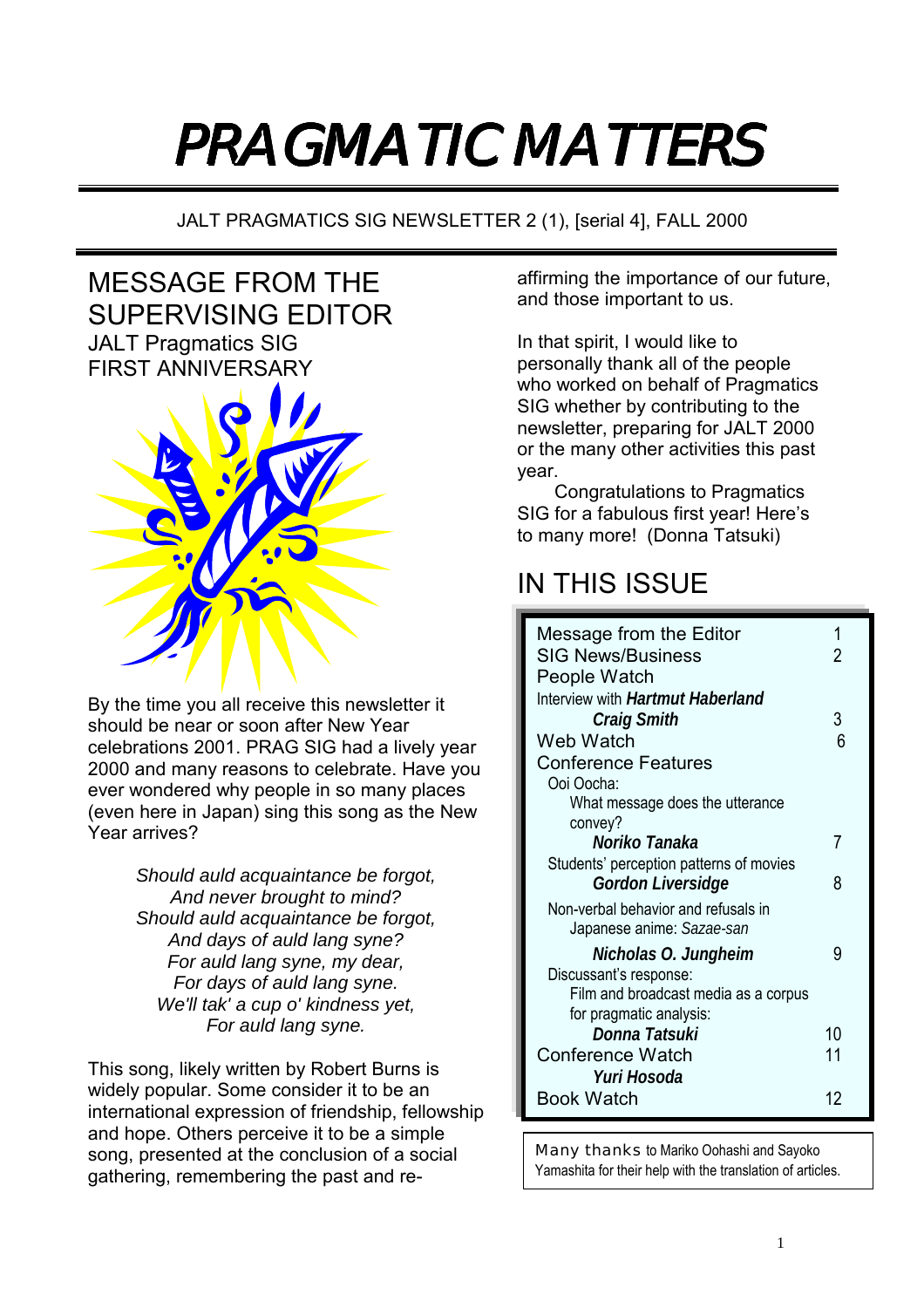# SIG NEWS/BUSINESS

# Pragmatics (affiliate) SIG: Still Growing

Membership passed the magic 50-point in time for JALT 2000 in Shizuoka. There, many more members joined thanks in large part to Dr. Gabriele Kasper's plenary, forum and enthusiastic support. At the up-coming executive board meeting, PRAG SIG will formally request that its status change for "forming" to "affiliate" SIG. If we maintain or increase membership in the coming year, the SIG can apply for full SIG status, which will entitle us to petition for various types of financial support from JALT.

Publicity Co-Chair Amy Yamashiro has recently relocated to the US after accepting position at the University of Michigan. Amy will continue to work with Noel Houck our other USbased publicity chair to raise Pragmatic SIG's profile at AAAL and additional US conferences. Donna Fujimoto has kindly agreed to take care of publicity in Japan.



# SIGnificant Others Volunteer Staff

**Newsletter Distribution**  Carol Rinnert [rinnert@intl.hiroshima-cu.ac.jp](mailto:rinnert@intl.hiroshima-cu.ac.jp)

**Conference Watch**  Yuri Hosoda [iruy55@mb.infoweb.ne.jp](mailto:iruy55@mb.infoweb.ne.jp)

**People Watch**  Craig Smith [c\\_smith@kufs.ac.jp](mailto:c_smith@kufs.ac.jp)

**Research Watch**  Eton Churchill [eton\\_c@yahoo.com](mailto:PXQ00514@nifty.ne.jp)

# Pragmatics SIG Officers

**Coordinator**  Sayoko Yamashita Tokyo Medical & Dental University Tel/Fax: 03-5803-5908 [yama@cmn.tmd.ac.jp](mailto:yama@cmn.tmd.ac.jp)

**Program Chair/Deputy Coordinator**  Megumi Kawate-Mierzejewska [mierze@tuj.ac.jp](mailto:mierze@tuj.ac.jp)

# **Treasurer**

Mary Christianson [maryjc@neptune.kanazawa-it.ac.jp](mailto:maryjc@neptune.kanazawa-it.ac.jp)

# **Membership Co-Chairs**

Yuri Kite Canadian Academy 4-1, Koyocho Naka Higashinada-ku Kobe-shi, Hyogo 658-0032 [ykite@gol.com](mailto:ykite@gol.com)

Eton Churchill [eton\\_c@yahoo.com](mailto:PXQ00514@nifty.ne.jp)

# **Publicity Co-Chairs**

**Noel Houck Amy Yamashiro** 

[houck@twics.com](mailto:houck@twics.com) [amy@gol.com](mailto:amy@gol.com)

Donna Fujimoto [donnaf@kobeuc.ac.jp](mailto:donnaf@kobeuc.ac.jp)

**Supervising Editor**  Donna Tatsuki Kobe University of Commerce 8-2-1 Gakuen Nishimachi Nishi-ku Kobe 651- 2197 [tatsuki@kobeuc.ac.jp](mailto:tatsuki@kobeuc.ac.jp)

**Japanese Language Editor**  Megumi Kawate-Mierzejewska [mierze@tuj.ac.jp](mailto:mierze@tuj.ac.jp)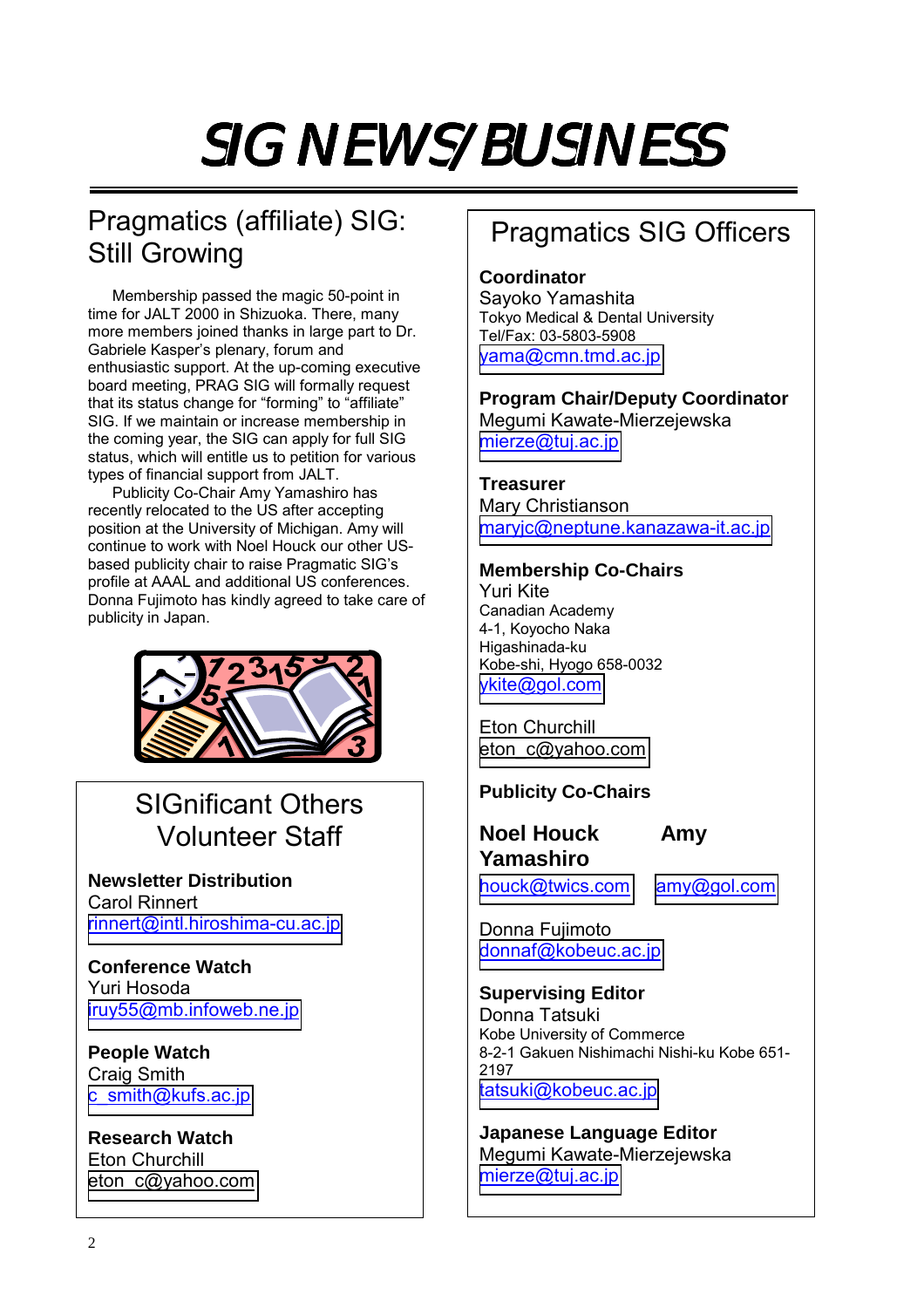# PEOPLE WATCH *by Craig Smith*

# Interview with *Hartmut Haberland*  Professor University of Roskilde, Denmark

Professor Hartmut Haberland, born and educated in Germany and now teaching at the University of Roskilde in Denmark, is one of the founding parents who nurtured the growth of the study of Pragmatics. Hartmut Haberland and Jacob Mey co-founded the Journal of Pragmatics in 1977.

 Professor Masako Hiraga of Rikkyo University, who was interviewed for a previous issue of *Pragmatic Matters*, suggested *People Watch* talk to Hartmut Haberland: "He has profound knowledge about, and insights into, various aspects of language ranging from Sociolinguistics to the concept of 'naturalness' in human-machine interaction. Professor Haberland's theoretical contributions to the problems of text and discourse are of particular importance." The English version of Hartmut Haberland's web page is http://babel.ruc.dk/~hartmut/public.htm.

How did you first become interested in pragmatics?

I have always been interested in a broad, holistic even 'ecological,' as it has become fashionable to call it now, view of language and linguistics. That may explain why my research has ranged from Sociolinguistics, language policy, and both macro and micro-pragmatics to human-machine interaction, with a detour into linguistic typology, an area where Pragmatics hasn't really found its proper place yet. I have always had the feeling that it is all connected. Pragmatics as a perspective, rather than a discipline, suited this view very well.

When you contributed to this holistic view of language back in 1977 in the Editorial of the first issue of the Journal of Pragmatics with Jacob Mey, it must have gone against the grain of the other prevailing new perception of language.

The Chomskyan view, which I basically consider anti communicative, anti-interactional, and in the end, merely metalinguistic, didn't satisfy me at all. Pragmatics seemed to me to provide a chance of seeing things in a wider context.

I wonder what influences led you to your

#### ecological view of language?

That is a tough question. I was not brought up in this way, certainly not consciously, but my father was a keen language learner. So is my older brother, but neither of them ever developed a theoretical interest in language. So maybe I grew up with the notion that languages are important, not just 'Language'. And, dialects too?

I grew up in northern Germany in the '50s and '60s in an urban area where dialects played no significant role. You could occasionally hear some Low German on the radio, but I never actually overheard a conversation in Low German. But, there were always other languages around.

Can you recall an event from your home life as a child that may have shaped your

## thinking about languages other than your mother tongue?

I remember my brother, who is ten years older than me, and my aunt, who had spent most of her life in Honduras, discussing the novel 'Jerusalem' by the Swedish author Selma Lagerlőf, which both had read in a Spanish translation. But in a way, I cannot see myself how this really should have shaped my notions.

You did not begin with a specialized study

of a single aspect of language, did you? Early in my studies I got interested, and almost equally interested, in many diverse aspects of language: grammar, computational linguistics, semantics, Sociolinguistics, as well as language and education. I found it difficult to make a choice. I preferred to see connections rather than all these areas as separate.

Do you encourage your own students to do the same?

Our university, the University of Roskilde is a special place in that it has tried out 'alternative' curricula since the early 1970's, in particular our two-year, introductory interdisciplinary program in the humanities mostly based on problem-driven, as opposed to curriculum-driven, project work in small groups. As a supervisor of these groups, I have to interact with my students and the provocation of thought goes both ways. At the same time, in a program like this, the actual content and aims of learning are not always fixed beforehand. In other words, a problem is not defined beforehand as a linguistic problem to be solved by linguists.

#### That is the aspect you find exciting?

For the teacher this means that you have to argue why the ideas you are promoting should be the ones that are the most interesting, most revealing, and most helpful to solve the problem at hand. You also compete, although in a friendly and noncompetitive way, with your fellow teachers from other fields in your attempts to persuade the students that your approach to the problems can offer a closer understanding, or even a solution to the problems.

Do you have any food for thought for bilingual teachers in Japan who are

# interested in Pragmatics?

I guess good teachers always aim to make students learn what they are teaching. This sounds trivial, but given the experience that many of us have had that teaching doesn't always attain its aims, no matter how much time, energy, and resources are devoted to the effort. It may be trivial as the aim of the good teacher, but certainly not a trivial aim to achieve.

Do you mean that introducing our students to the Pragmatics perspective would help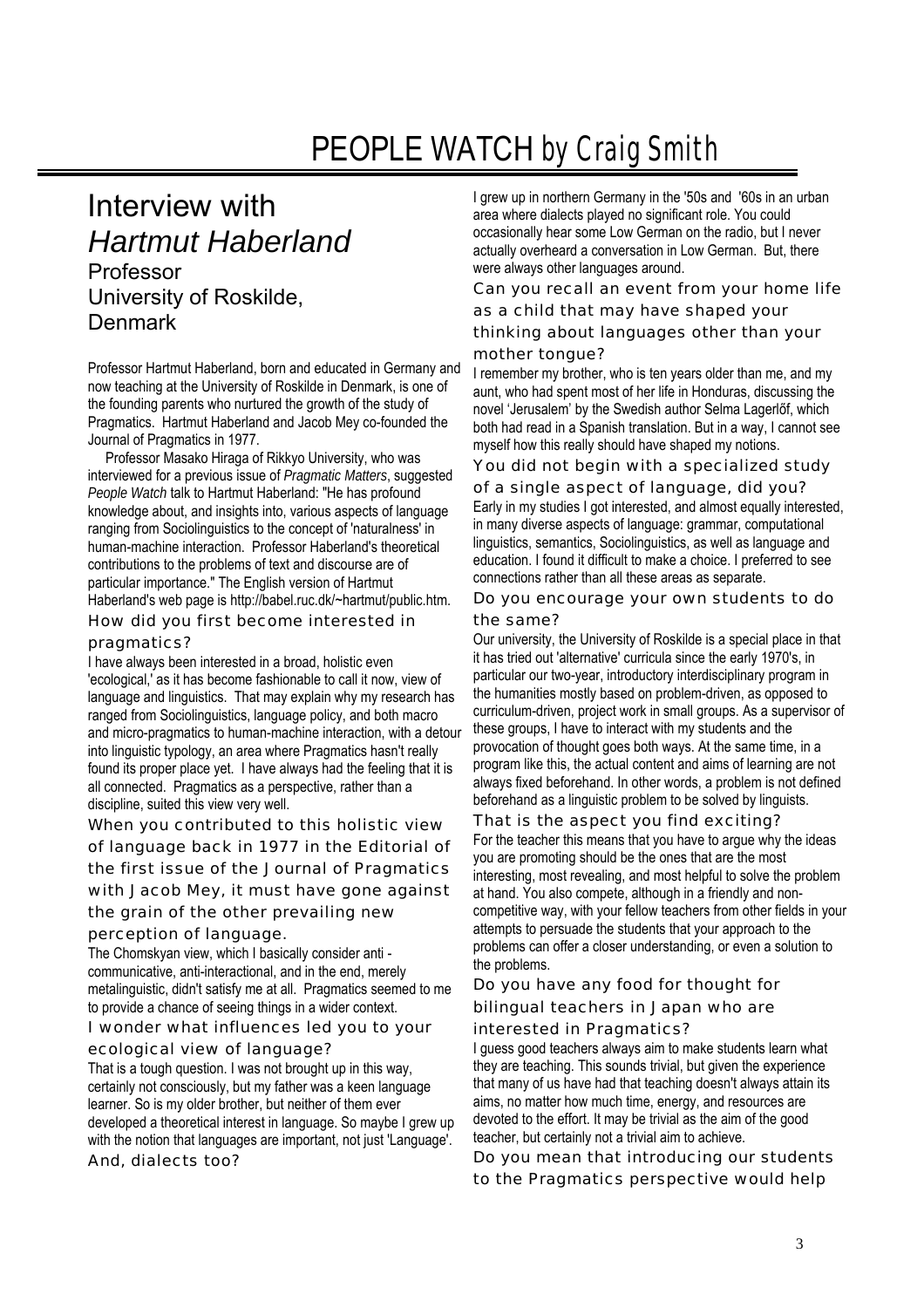## students learn whatever aspect of

language it is we are trying to teach? I am not suggesting that a shift to teaching pragmatics in itself could be the miracle cure that turns frustrating teaching into successful teaching. I am not advocating a concentration on politeness strategies instead of grammar, nor a replacement of the teaching of strong verbs by the study of speech acts. The history of language teaching has, unfortunately, been a succession of 'paradigm shifts', which merely had the effect of replacing one fad, be it a methodological one or a technological one, by another.

## Then, what is the role you see for

pragmatics in our teaching?

My suggestion is to study pragmatics in order to get a broader understanding of what language is, how it functions, how it is acquired, and how it is connected with the fabric of the society around us. Study pragmatics because it teaches you that language is not a collection of correct sentences produced by somebody lucky enough to be born as the native speaker of a language, but rather a form of practice, of doing something. It isn't accidental that the word pragmatics in European languages suggests praxis and practice. It is derived from the Ancient Greek word for 'doing'. Language is not a thing. Language is something you do. The Japanese term for pragmatics, which can be translated into English by 'theory of language use', perhaps, does not express the same concept, because it implies that language is a 'thing' that can be put 'to use', as if language existed independently of its being put to use.

## What would a better term for Pragmatics in Japanese imply?

Language as a thing is only an abstraction of language as action. We must remember that this action is always interaction or social action. Language implies at least two people in a concrete microsociological situation with a language community as its macrosociological backdrop. A more appropriate term for Pragmatics in Japanese would be one that could be translated into English as 'theory of language as action and interaction.' From this starting point, bilingual teachers should try to analyze their everyday experience in teaching by asking pragmatic questions.

#### Pragmatic questions?

"What is going on here? Why do some of the learners succeed? Why do others fail? What have they learned in terms of options for action by linguistic means? What is it they haven't mastered yet?" There isn't really a textbook that teaches this kind of approach, although Jacob Mey's 1993 text "Pragmatics" may come closest. Any book that deals with pragmatic problems will teach you to ask pragmatic questions. A good overview of a lot of the questions asked by Pragmatics can be found in the "Concise Encyclopedia of Pragmatics" edited by Jacob Mey, published, by Elsevier in 1998.

## Conventional language teaching in Japan

## has not been influenced much by

#### Pragmatics.

I admire the Japanese people for their creativity in the use of other languages. Not only the incorporation of the vast Sino-Japanese vocabulary into the Japanese language comes to mind, but also the recent addition of so many English loans and loan words from other languages. The Japanese are extremely skillful and creative in their adaptation of other languages. Bilingual punning is very

common in Japan, most obviously in advertising. Yuriko Kite, a member of your Pragmatics Special Interest Group pointed out to me an interesting example. The advertisement for a travel agency which specializes in travel to Australia, uses the slogan "Let's Go" where 'Let's' was written in English and 'Go' with the kanji that is an old name for Australia. I never quite understood why people who are so skilled at integrating other languages into their own often appear so shy when using foreign languages with foreigners. Could this shyness be overcome by propagating a view of language as a means of interaction rather than as a quarry of form-meaning compounds?

What about keeping the target language for learning in authentic contexts in our

#### classrooms?

I certainly think that pragmatics could be an eye-opener for a view of language as action and interaction, you know as part and parcel of life and of being with other people. Authenticity in the classroom is always a problem since language learning in the classroom is not authentic. We can only pretend it to be, more or less successfully.

#### In our foreign language classrooms in

#### Japan, all of our students share a mother tongue, Japanese.

This can create a psychological barrier to the use of the foreign language if we know that we don't need to use the language that we want to learn in order to communicate in the classroom. I'm not advocating a monolingual teacher. This would not be a solution. I think we should just acknowledge the artificiality of the language learning game and consider it exactly as this, a game. We derive a lot of fun from games. The solution might not be to fake authenticity but to enrich the language learning game with elements that fake interesting situations worthy of the pretence that they exist in the classroom.

#### You have a sociolinguistic interest in

#### languages spoken by a relatively few native speakers.

Yes, I am interested in the situation of small languages. For example, I am fascinated by Loukas D. Tsitsipis' studies of Arvanite, a variety of Albanian spoken in Greece. Many of the speakers of Arvanite, who are all bilingual in Greek, do not speak Arvanite fully fluently today but they can use the language as a discursive device in order to season their discourse in Greek with interesting chunks of Arvanite such as famous quotations and stereotyped generalizations. This tells us that apparently disappearing languages do not vanish, at least not immediately, but they can have a life of their own for a while as repertoires for constructing polyphonous discourse. My interest in small languages has led me to an appreciation of the pragmatics of language choice in interlinguistic encounters. What makes speakers or writers choose one language rather than another when they have a choice? Of course, they do not always have a choice. I am looking into the question of which situations trigger off translation or the production of parallel texts rather than language switches.

Do you have any other current interests that might be of particular interest to people familiar with the Japanese language?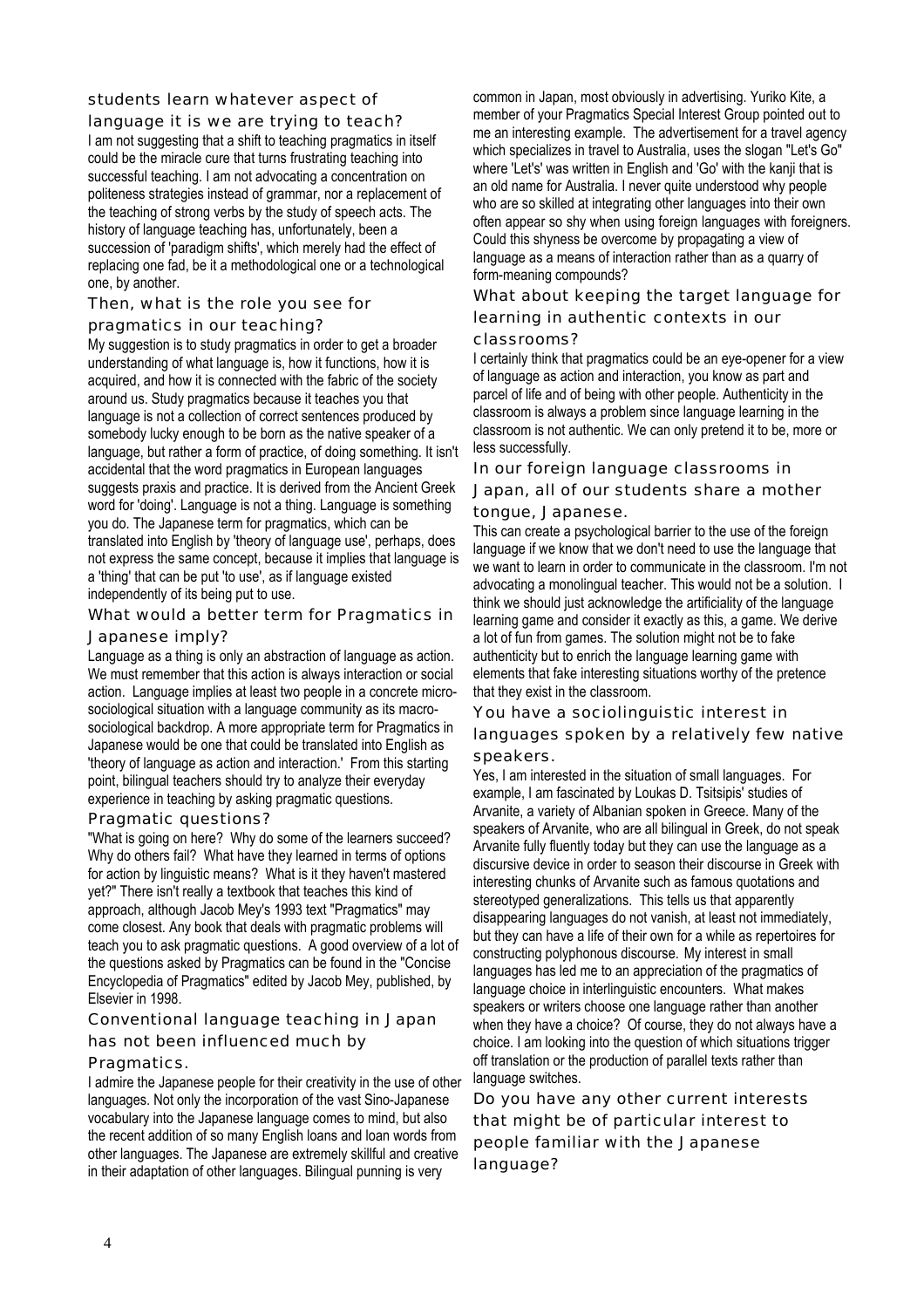In a lecture I gave in Kobe in 1995, and also at the Meijiro Linguistic Circle in Tokyo, I suggested there is a difference between languages that prefer coding situation-pragmatic information, that is, topic versus non-topic marking, and languages that prefer coding discourse-pragmatic information, that is, given versus new information marking. I suggested Kuno's analysis of 'wa' and 'ga' in Japanese was based on the misunderstanding that these particles code discourse-pragmatic information [refer to Chapter 2 in Kuno,S. (1973). *The structure of the Japanese language*. MIT Press]. On the other hand, Kuroda has suggested an analysis that takes its point of departure not in *Given* and *New*, that is the cotext, but in the way the sentence fits into the context of the situation. [Refer to Kuroda,Y. (1972) The categorical and the thetic judgment. *Foundations of Language 9,*  153-185].

So you think those particles code situation

- pragmatic information? Are there other indications this is a characteristic

preference of the Japanese language? Most of what I have to say about Kuno's analysis of 'wa' and 'ga'is still tentative. My idea is that although most languages have ways of coding 'topics' - what the sentence is about, as opposed to what the sentence says about its topics - some languages have far more developed means of doing this than others which are more geared to making other distinctions like that of Given and New. My hunch is that the difference between Kuno's and Kuroda's analyses is that Kuroda's analysis did more justice to Japanese since it acknowledged the expressiveness of Japanese in distinguishing Topics from Non -Topics rather than analyzing Japanese, as Kuno did, in terms of languages like English where the distinction of Given and New is more prominent.

Could you give some examples of the discourse-pragmatic and situation-

#### pragmatic distinction?

By discourse-pragmatic information I mean information that refers to the linguistic cotext, what has been said before and, to a certain extent, what is going to be said. This is conveyed by third person pronouns and definite articles and other means which code an element of the clause as mentioned before, the given or known. Japanese obviously doesn't make much use of these devices. Third person pronouns are rare and definiteness is not marked. First and second person pronouns are not really pronouns in the sense of pro-nouns, which stand for a noun, or rather a noun phrase, but they are markers for speech act participants. Even these markers are rarely used in Japanese. Probably, the most common marker of this type in Japanese is omission: whatever can be deduced from the context can be left out.

Situation-pragmatic information, on the other hand, singles out something in the context of situation as the topic of the judgment or a statement in contrast to something else. This can consist of the same elements that some other languages would mark as given, but they don't have to be. English clearly has some ways of marking topics, but they seem to be of lesser importance similar to third person pronouns in Japanese for marking known or given elements. The other Germanic languages, German, Dutch, the Scandinavian Languages, that have V/2 word order and hence, a way of marking topics by placing them in front of the verb, but which still have definiteness markings and third person pronouns, obligatory in subject position, are different from English and a bit closer to Japanese. Many Southern European Languages, the

Romance languages minus French, Modern Greek, possibly also Maltese and Albanian, have definiteness marking in nouns, but not obligatory third pronoun subjects. They have a very complicated system of topic marking, which involves word order, VS (verb-subject) versus SV, for subjects and co-indexing by clitic pronouns for objects. These represent another type of mixture of markings of discourse and situation pragmatic elements. Note that Italian and Modern Greek Verb-Subject sentences often correspond to Japanese S 'ga' V and Subject-Verb to S 'wa' V. But word order can also be used to code discourse-pragmatic functions like in Finnish, a language without articles and definiteness marking. For example, 'auto on kadulla' is 'the car is in the street' but 'kadulla on auto' means 'a car is in the street,' that is, there is a car in the street.

When you were talking about your teaching you said, "I have to interact with my students and the provocation of thought goes both ways." Is that how you explore the questions you ask yourself about how we use our languages?

I lecture a lot on any topic I want to find out more about before I begin to write about it.

Professor Haberland has recommended a few of his publications to us. He has

included papers that were published in

Japan or given at conferences in Japan

Haberland, H. & Mey, J. (1977). Editorial: Pragmatics and linguistics. Journal of Pragmatics, 1, 1-12.

- Haberland, H. & Skutnabb-Kangas, Tove (1981). Political determinants of pragmatic and sociolinguistic choices. In Parret, Herman, Marina Sbisà & Jef Verschueren, (eds.) Possibilities and limitations of pragmatics. (pp. 285-312). Amsterdam: Benjamins.
- Haberland, H. (1986). Reported speech in Danish. In: Florian Coulmas, (ed). *Direct and indirect speech*. Berlin: Mouton de Gruyter (Trends in Linguistics, Studies and Monographs 31). 219-253.
- Haberland, H. (1989). Whose English? Nobody's business. *Journal of Pragmatics 13*: 927-938.

Haberland, H. & van der Auwera, Johan (1990). Topics and Clitics in Greek Relatives, *Acta Linguistica Hafniensia 22*: 127- 157.

Haberland, H., Hager, Frithiof & Paris, Rainer (1991). Shakaigengogaku. Gengo wa shakai no fubyoudou wo kokufuku suru ka. [transl. by Otomasa Jun, commentary and introduction by Inoue Junichi*]. Publications of Osaka University of Foreign Studies, 3*.

Haberland, H. (1992). Der Gebrauch der Tempora im Dänischen und Deutschen. In *Akten des VIII. Kongresses der Internationalen Vereinigung f* r *germanistische Sprach- und Literaturwissenschaft, Tokyo 1990, Vol. 11*. München: iudicium. 366-375.

Haberland, H. & Heltoft, Lars (1992). Universals, explanations and pragmatics. In Michel Kefer & Johan van der Auwera, (ed.), *Grammar and meaning*. (pp. 17-26). Berlin: Mouton de Gruyter.

Haberland, H. Mey, Jacob L., & Janney, Richard W. (1993). Editorial: Formal pragmatics at the 4th International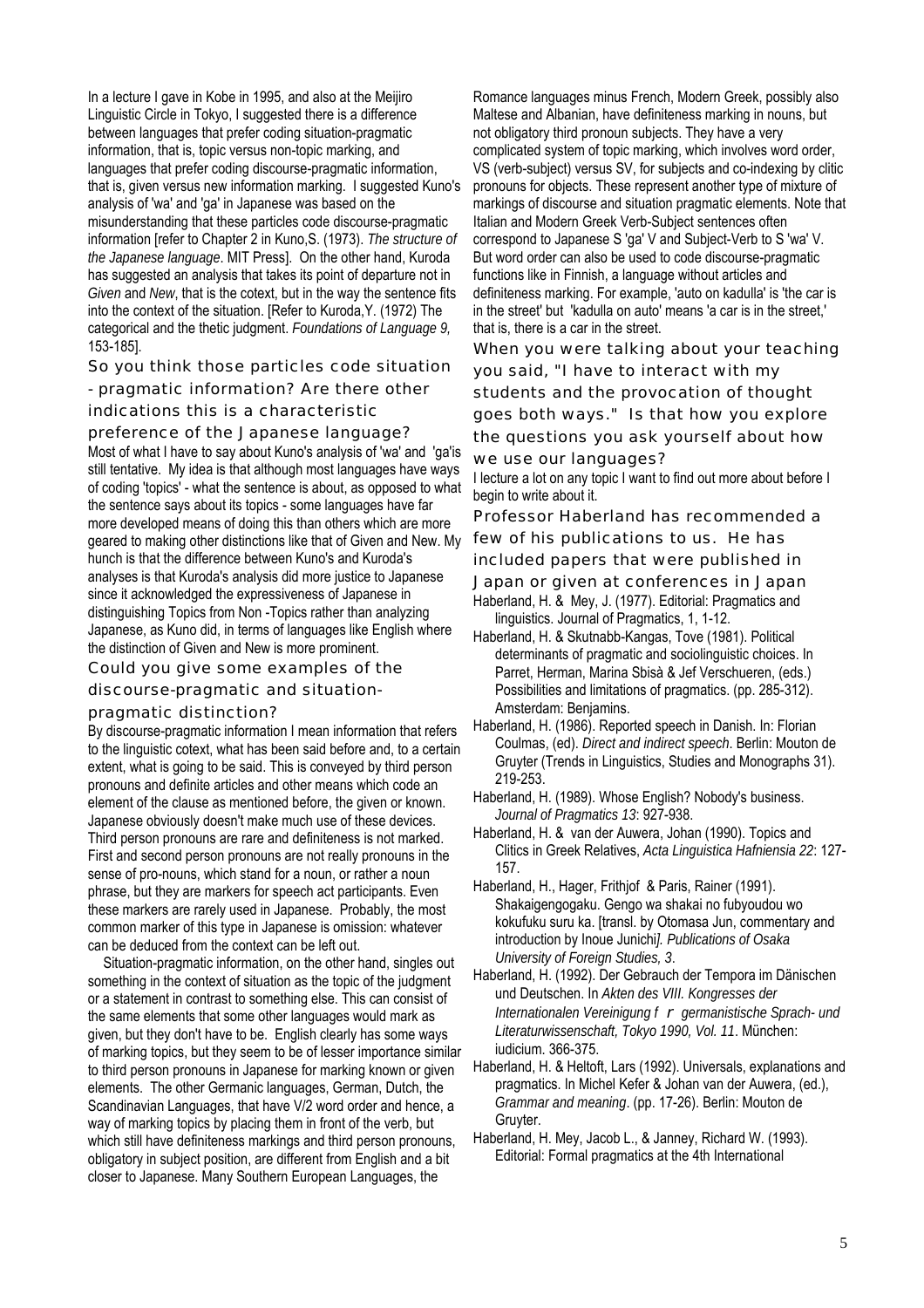Pragmatics Conference, Kobe. *Journal of Pragmatics 19* (5): v-vii.

Haberland, H. (1994). The thetic/categorical distinction.In R. E. Asher (ed.), *Encyclopedia of Language and Linguistics, Vol. 9*, (pp. 4605-4606). Oxford: Pergamon Press

- Haberland, H. (1994). Written and spoken language: relationship. In R. E. Asher (ed.), *Encyclopedia of Language and Linguistics, Vol. 9*, (pp. 5061-5062). Oxford: Pergamon Press.
- Haberland, H. (1995). Das Tempus zwischen Semantik und Pragmatik. *Dokky International Review 8*: 1-9.
- Haberland, H. (1996). And ye shall be as machines or should machines be as us? On the modeling of matter and mind. In Barbara Gorayska & Jacob L. Mey, (eds). *Cognitive Technology* (89-98). Amsterdam: Elsevier.
- Haberland, H. (1996). Cognitive technology and pragmatics: analogies and (non-) alignments. *AI & Society 10*(3/4): 303- 308.
- Haberland, H. (1996). Communion or Communication? A historical note on one of the 'founding fathers' of pragmatics." In Robin Sackman, (ed.) Theoretical linguistics and grammatical description. Papers in honour of Hans-Heinrich Lieb. (pp. 163-166). Amsterdam: Benjamins
- Haberland, H. (1997). Natural language and artificial technology it ain't necessarily so. In Jonathon P. Marsh, Chrystopher L. Nehaniv and Barbara Gorayska, (eds.), *Proceedings, Second International Conference on Cognitive Technology: Humanizing the Information Age, August 25-28, 1997, Aizu-Wakamatsu City, Japan*. (pp. 27-30). Los Alamitos, CA: IEEE Computer Society.
- Haberland, H. (1999). Text, discourse, *discours*: The latest report from the Terminology Vice Squad. *Journal of Pragmatics 31*: 911-918.
- Haberland, H. (1999). The natural and the artificial in language and technology. In Jonathon P. Marsh, Barbara Gorayska & Jacob L. Mey, (eds.), *Humane interfaces: Questions of method and practice in Cognitive Technology*. (pp. 81-87). Amsterdam: Elsevier.
- Haberland, H. (1999). Small and endangered languages: a threat to the language or to the speaker? In A.-F. Christidis (ed.), *"Strong" and "weak" languages in the European Union: Aspects of linguistic hegemonism, vol 1.* (pp. 3- 10).Thessaloniki: Center for the Greek Language.
- Haberland, H. (1999). Pragmatische und soziolinguistische Aspekte der Übersetzung. *Dokky International Review 12*: 141-158.

In a popular Japanese television program called, WARATTE IITOMO, the host Tamorisan, asks his guests to suggest the next guest. In this spirit, who would you suggest that we interview next and what should the topic/theme be?

Dick Janney's contributions to the integration of the studies of verbal and non-verbal communication are very important. I am sure the readers of Pragmatic Matters would find his ideas most interesting.

# WEB WATCH

# ∕ฅ∽⁄ฅ∽ POLITENESS

<http://logos.uoregon.edu/explore/socioling/politeness.html>

A short essay on politeness that demonstrates four politeness strategies: Bald On Record, Negative Politeness, Positive Politeness, and Off-Record-indirect strategy. There are further links to more examples and sub categories of these strategies described in Brown and Levinson. This is part of the University of Oregon's *Explore Linguistics: Sociolinguistics* site that includes additional topics such as: SOCIAL FACTORS, PIDGINS AND CREOLES, POLITENESS AND GENDER, WHO TALKS MORE, MEN OR WOMEN? and DO MEN AND WOMEN SPEAK DIFFERENTLY?

Visit: <http://logos.uoregon.edu/explore/socioling/> ∕ฅ√ฅ√ฅ

# √∄√∄√∄

# INDIRECT SPEECH ACTS AND POLITENESS: A COMPUTATIONAL APPROACH

[http://www.di.unito.it/~gull/HTML/PRAGMATICS/](http://www.di.unito.it/~gull/HTML/PRAGMATICS/CS/cs-per-www.html) [CS/cs-per-www.html](http://www.di.unito.it/~gull/HTML/PRAGMATICS/CS/cs-per-www.html)

This paper describes a framework for the representation and interpretation of indirect speech acts, relating them to the politeness phenomenon, with particular attention to the case of requests. The speech acts are represented as actions of a plan library and are activated on the basis of the presence of syntactic and semantic information in the linguistic form of the input utterance. The speech act analyzer receives in input the semantic representation of the input sentence and uses the politeness indicators to climb up the decomposition and generalization hierarchies of acts encoded in the library. During this process, it eliminates the indicators and collects the negated presuppositions (represented as effects of the indirect speech act) that characterize the politeness forms. Some cyclic paths in the hierarchy allow the system cope with complex sentences including nested politeness indicators. In the proper places of the hierarchy the semantic representation of the input sentence is converted into a domain action in order to start-up, when needed, the domain-level plan-cognition process.

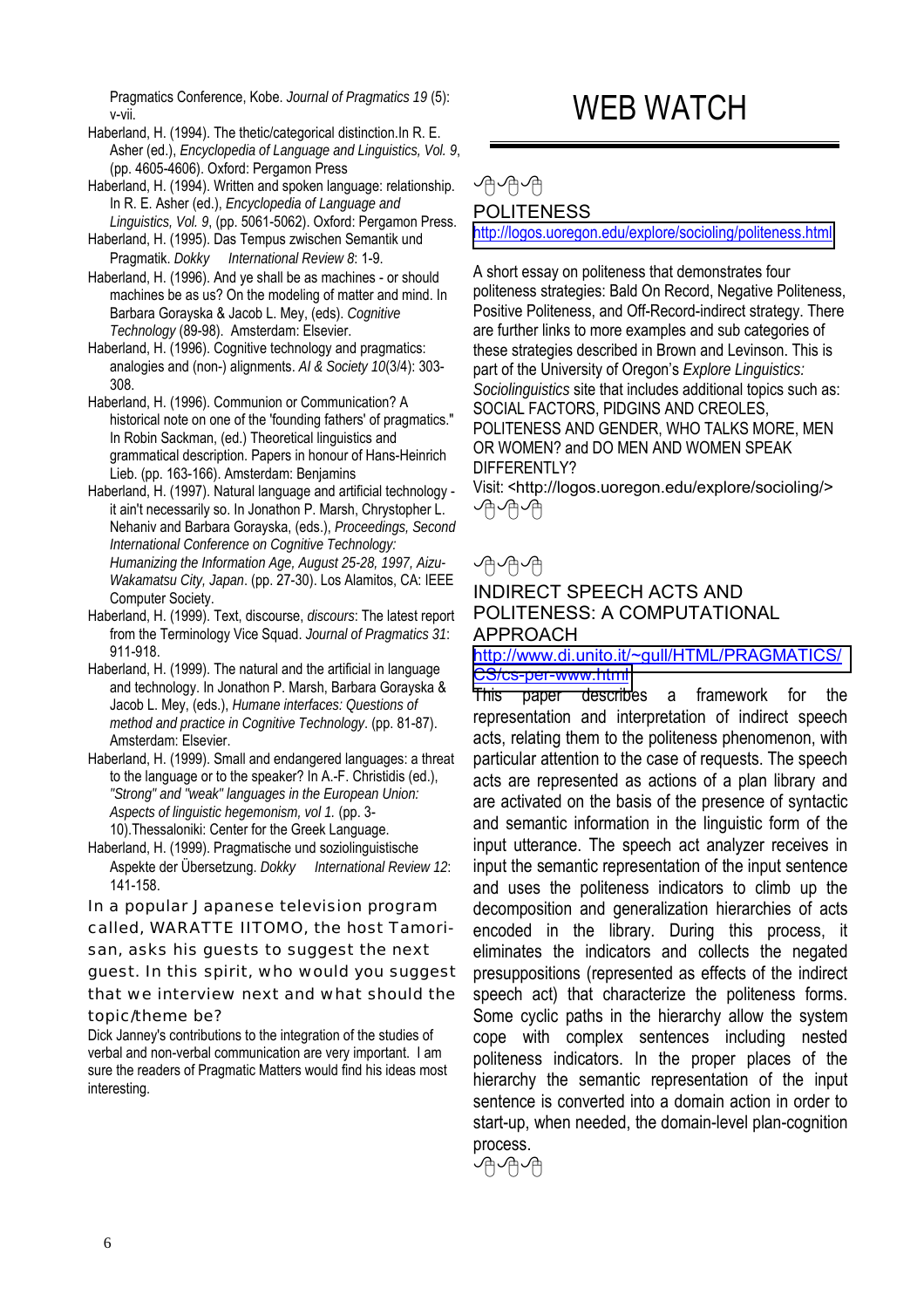# Ooi Ocha<sup>1</sup>: What Message does the Utterance Convey?

# **Noriko Tanaka Meikai University**

 TV commercials are purposefully produced to appeal to their contemporary viewers. Therefore, they are likely to reflect social trends in a particular society at a particular time. Following them diachronically, we will see the reflection of the social change.

 Social change is reflected in TV commercials in Japan. As an example, I will focus on a TV commercial series of a Japanese tea product, 'Ooi ocha!', which has been broadcast since 1972. 'Ooi ocha!' is the product name of the tea, but also forms an utterance, which means 'Hey tea!' In this commercial series, someone makes this utterance 'Ooi ocha!' in a certain situation. When the commercial series started, who do you think made this utterance to whom? -- Well, let's have a look.

 There were three different versions, which were broadcast in 1972, '76, and '79 respectively. These versions show very traditional Japanese style of living; such as Japanese-style housing with *engawa* and *tokonoma*, and Japanese clothes, kimono. In these settings, it is a man to ask for tea, saying 'Ooi ocha!'. Pragmatically speaking, the speaker is a man, and the addressee is his wife or his daughter, who is expected to serve him a cup of tea. The function of the utterance, 'Ooi ocha!' is 'directive' here.

 This use of the utterance probably reflected the reality at that time. If I remember it correctly, in 1970s, this kind of scene was often seen in many Japanese families, and it was socially accepted without so much doubt. However, at the same time, a different value was also rising. The Office for Gender Equality (1996) reports what women thought about the division of gender roles in 1979. According to them, 35.7% of female informants agreed with the idea of 'A man's place is at work, while a woman's place is in the home', but 34.2% disagreed with it. That is, about the same number of women differed from each other on this traditional value.

 Such changes were also seen in TV commercials. In 1975, a commercial for a noodle product, in which a woman said 'watashi tsukuru hito' (I am the one who cooks) and a man said 'boku taberu hito' (I am the one who eats), was criticized for its gender stereotype, and soon disappeared from the screen.

 This kind of social change seems to have affected 'Ooi ocha' series. In 1986 version, although the setting is still traditionally Japanese, and the utterance is also used as a directive from a husband to his wife, its perlocutionary effect is completely different.

 By this time, the company for this product probably has found it better to erase from their commercial the traditional gender roles. a man as a tea-drinker and a woman as a tea server. Yet, there was one difficulty. Because of its product name, they had to use 'Ooi ocha!', even though this utterance is likely to create the powerrelation: a tea drinker and a tea server. To avoid this, they changed the whole scene. In 1990, a new version was produced with a completely different message.

 Here, the setting is not a Japanese household, but icy-cold Siberia. The speaker is a man, but the addressee is not a woman but the nature. The function of the utterance changed from a 'directive' to an 'expressive'.

 In 1990s, Japanese people's value changed further. In 1995, with the traditional value, 'A man's place is at work, while a woman's place is in the home', 53.9% of female informants and 40.2% of male informants disagreed while 22.3% of female and 32.9% of male agreed.

 This social change is also seen in the 1994 commercial series. Women are not serving a man any more. In the 1994 version, women are asking for tea, and serving themselves. They are selfsufficient. In 1990s, a couple was also seen in this series, but their relationship looks different from the traditional one.

 In the 1996 version, the woman gives her boyfriend a can of tea, but it is not for her gender role. She is not a server any more, and she drinks tea herself. The gender role message disappeared here. In recent versions, women are shown as tea-drinkers. In a version broadcast last year, a woman drinks tea directly from a bottle, which was considered bad manners for women when I was younger. She also runs on the beach on a bare foot, and shouts 'Ooi ocha!' to the sea. Japanese women look empowered. Are they really empowered?

 A report by the Office for Gender Equality (1996) says: The division of female and male roles into, "A man's place is at work, while a Woman's place is in the home," is fading. Roles are now viewed somewhat differently: "A man's place is at work, and a woman's place is at work and In the home."

 White Paper (1999) shows the reality, saying: A specific analysis of husbands' involvement in house work and child care shows that between one third and two thirds of husbands do barely any house work in any of the categories. If we look at the present version of this commercial series it invites us to think, how much this commercial reflects the reality of our society, and whether Japanese women are really empowered or not.

## *References*

The Present Status of Women and Measures. (1996). Office for Gender Equality. Available: (Japanese) <http://www.sorifu.go.jp/whitepaper/danjyo/woman/index.html>

(English) <http://www.sorifu.go.jp./danjyo/e01.html>

FY 1999 Annual Report on the State of the Formation of a Gender Equal Society. (1999). Available: (Japanese) <http://www.sorifu.go.jp/whitepaper/danjyo/plan2000/h2/1-2.html> (English) [http://www.sorifu.go.jp/danjyo/english/plan2000/2000/2000/1-](http://www.sorifu.go.jp/danjyo/english/plan2000/2000/2000/1-2.h...) [2.html](http://www.sorifu.go.jp/danjyo/english/plan2000/2000/2000/1-2.h...)

'Ooi ocha!' Commercial series. (1972~2000). Ito-en.



l  $1$  I thank Ito-en for providing me with the back numbers of this series and for letting me use them for this research.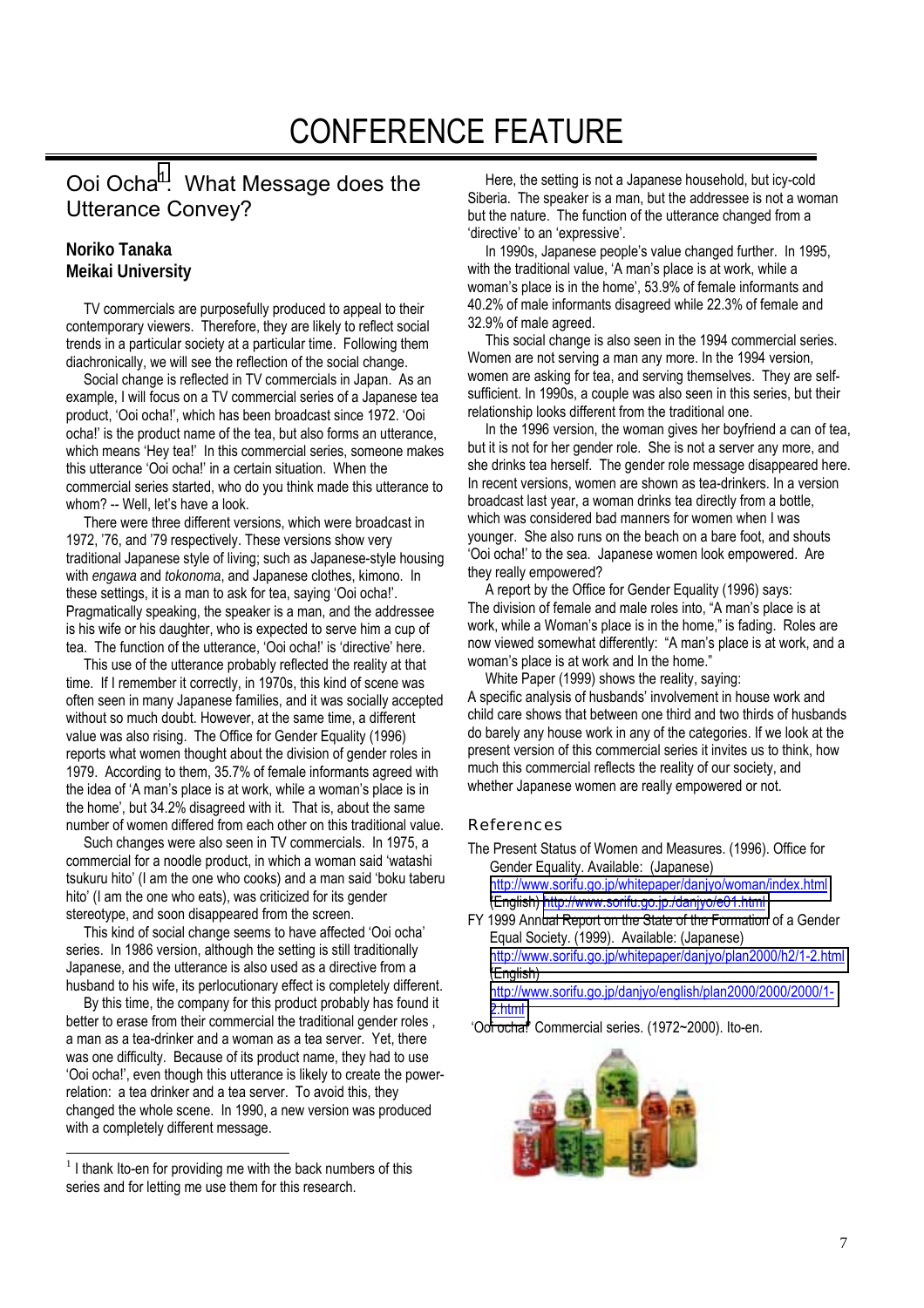# Students' Perception Patterns of Movies

# **Gordon Liversidge Otsuma Women's University**

#### Introduction

The present study investigates the question of whether students, when they see a movie (in English), really see what we think they see. This is an important area that is often neglected. If learners are not focusing on what we think they are focusing on, then our assumptions about how they perceive media discourse can result in serious flaws of validity and reliability. Three particular areas are identified: research, pedagogy, and testing.

In my own area of research, that of the role of multimedia in second language acquisition, and in particular of closed captioning, a considerable body of research has shown that the presence of captioning, when viewing educational materials such as documentaries or movies, has a significant effect upon comprehension or acquisition.

In pedagogy, although intuitively many assume that the presence of closed captioning is beneficial, there is still a paucity of studies which examine in detail where the benefits are to be found; neither are there many studies which look at the kind of classroom or self-study activities which may maximize that potential.

In the existing studies and many studies, which make use of multimedia input, either for research or pedagogy, tests are sometimes constructed on the basis of what we assume learners consider important or interesting. However, even if the questions have high reliability by statistical item analysis, this does not ensure validity, as long as we do not know what the learners are focusing on.

Where pragmatics and media interface, two reasons support the need for this present study, whether for research or pragmatics. First, in pragmatics a large number of very interesting studies make use of TV dramas, commercials, and movies. Such materials by nature have a high degree of non-verbal input and contextualization. Therefore, there is likely to be a higher degree of variation in perception. Second, many studies are micro-views, concentrating on specific details of verbal and non-verbal interaction. Sometimes, there is a need to step back and complement these by a macro-perspective, which this study presents.

## Method and Analysis

Two equivalent classes viewed closed captioned versions of the introductory sequences of the films *Airplane* and *The Graduate*. These were selected for three reasons. First, a survey of forty films given to other similar classes had shown that it was unlikely that any of the students would have previously seen either of the films. Second, when used with other classes, the students had enjoyed viewing them as well as the associated activities. Third, there was not a great difference in the two films levels of difficulty. Following two viewings, students were asked to write down as single sentences what they had found interesting or important. As the orientation of this study was more toward research than

pedagogy, students were asked to write this in Japanese. Raters were then asked to analyze the data and fix the number of *Idea Units* present. The answers of each student were then plotted on a spreadsheet. By glancing at the data for *Airplane* and for *The Graduate*, one can easily see which *Idea Units* most learners consider to have prominence, and which *Idea Units* the majority of learners consider to have no value. However, there are underlying patterns of how the *Idea Units* link together. Such patterns are not as easily discernable. Thus, Multidimensional Scaling was used to search, in a similar way to that of Factor Analysis, for these groupings of data. It also assigns a ranking and weighting to each grouping. It is left to the researcher to identify what each grouping of data represents.

#### Results and Discussion

**Number and Concentration of Idea Units** 

The average number of ideas written down by each student was approximately one quarter of the possible maximum fifteen for *Airplane* or sixteen for *The Graduate*. The larger number of scenes, thirty-two in *Airplane* compared with seven in *The Graduate*, did not result in a greater number of *Idea Units* for *Airplane*

Comparing the patterns of the *Idea Units*, of what the students considered important or interesting information, the patterns were more concentrated for the introductory sequence of *Airplane* than for those of *The Graduate*. In *Airplane*, four *Idea Units* comprised two thirds of the total number produced, whereas in *The Graduate* the top four *Idea Units* comprised less than half. Thus, there was a strong possibility that students perceived the films as having different 'genres' or at least that *The Graduate* had a more complex propositional structure than *Airplane*.

#### **Multidimensional Scaling**

The Multidimensional Scaling of the *Idea Units* produced three dimensions for *Airplane*, and four for *The Graduate*. The first dimension seems to reflect the dominant factor influencing students *Idea Units*. For both introductory sequences Dimension 1, was *Information Stated/Not Stated*:

*Airplane*'s Dimensions 2, *Ted's Efforts vs. His Past*, reflected the apposition between the beginning and end of Ted's efforts to keep his relationship with Elaine versus the problems created in his relationship with Elaine by his living in the past. Dimension 3, *Respect vs. Fear*, places in apposition Elaine's loss of respect for Ted, and his fear of flying.

*The Graduate*, Dimension 2, *Seduction* reflected perceived stages of seduction, as opposed to so-called normal behavior. Dimension 3, *Mr. Robinson's Perspective*, reflected positions held about what Mr. Robinson would think if or when he came home. Dimension 4 could be termed *Enticement*.

#### Summary

The students perceived *The Graduate* as being more complex than *Airplane*; that it had more sub-plots or strands included in the introductory sequence. It could also be that because of the many scenes, they saw no interrelationship between the many independent and differing people who were boarding the airplane, whereas Clearly, *The Graduate* is about three people: Ben, Mrs. and Mr. Robinson.

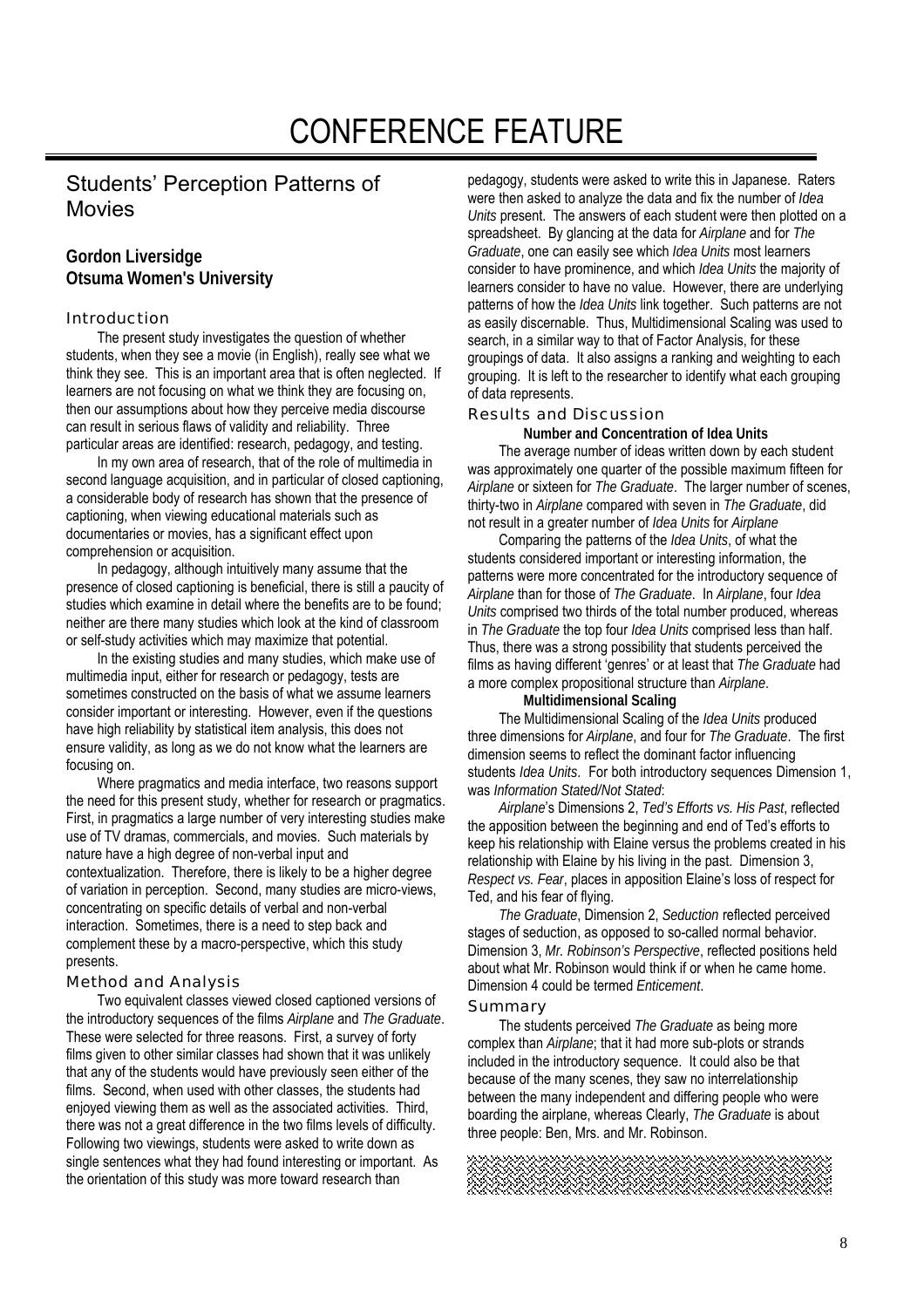# CONFERENCE FEATURE

# Nonverbal Behavior and Refusals in Japanese Anime: *Sazae-san*

# **Nicholas O. Jungheim Aoyama Gakuin University**

 One piece of advice often given to learners of Japanese is to watch Japanese television anime such as the long-running standard *Sazae-san* to experience traditional Japanese cultural values and strengthen their listening ability. *Sazae-san* is a popular anime portraying a very traditional Japanese extended family, the Isonos. While the show is a rich source for Japanese pragmatics with careful attention to polite language, it can also be viewed for its stylistic portrayal of Japanese nonverbal behavior.

 Japanese are generally expected to be less physically expressive, and there is strong evidence that they do indeed gesture less than North Americans for examples (Jungheim, 2000, in press). Gesturing also affects the attention of the interlocutor (Gullberg & Holmqvist, 1999). Gestures are also expected to be coordinated with speech as part of the same integrated process (McNeill, 1992). Although Gass and Houck (1999) studied nonverbal behavior accompanying interlanguage refusals of Japanese speaking English, the lack of comparable data on either L1 or L2 nonverbal behavior leads them to very impressionistic conclusions. In their Mie example, they show the "hand wave" (p. 124-127) as reinforcing the refusal. This is actually a refusal gesture in Japanese making it an example of transfer from her L1.

 In terms of pragmatics then, how exactly are speech acts portrayed both verbally and nonverbally in *Sazae-san*. Since all dialogue is scripted, just how faithful are the speech acts to real language. Furthermore, behavior in anime is also carefully scripted, unlike acting in movies, which allow some room for interpretation by the actors and actresses. Thus, to what extent are the scripted nonverbal behaviors accompanying speech acts in *Sazae-san* depicted the same way as those by real people in real situations?

One speech act that is often accompanied by nonverbal behavior such as gestures and facial expressions is the refusal. Since learning how to make refusals appropriately is important for learners of Japanese, this short study focuses on the use of refusals and related nonverbal behaviors in *Sazae-san*.

#### Methods

 For comparison, nine examples of Japanese refusals were taken from role-plays performed by Japanese native speakers in Yamashita (1996). Anime data were nine examples of refusals from 12 episodes of *Sazae-san* broadcast between January and June 2000. Refusals were classified by the eliciting speech act and the refuser's status relative to the interlocutor. Each interchange was captured to an mpeg video file and transcribed with a verbatim description of the related nonverbal behavior included in a video clip database.

#### Results

 Refusals from both Japanese native speakers and *Sazaesan* were made in response to suggestions, invitations, offers, and requests. Refusals of invitations in both sets of data were

accompanied by gaze direction toward the interlocutor. There were no gestures or posture associated with these refusals. All refusals of offers were accompanied by some gesture either with one or both hands. Refusals of requests were accompanied by gaze toward the interlocutor, as well as by a slight leaning posture. Refusals of suggestions were accompanied by a variety of gaze directions, some gestures in Sazae-san, and a slight bow in the case of the role-play data.

## Discussion

 Although there are differences between the role-plays and Sazae-san in the refusal formulas, the important difference for this study lies in the variation found in the nonverbal behaviors themselves, their coordination with speech, and the use of these behaviors to achieve a certain effect in the anime. To illustrate this, the following discussion will use one representative example of a refusal of an offer in role-plays and one refusal of an offer and a refusal of a suggestion from *Sazae-san.*

 In the role-play examples from Yamashita (1996), the subject is a customer speaking to a mechanic about picking up a car earlier than expected. Just before leaving the room to check, the interlocutor offers the subject a cup of coffee. Not only did the language of the refusals vary but so did the nonverbal behaviors, ranging from eye contact only to a variety of hand gestures. Refusal gestures varied from "stop" gestures performed very low in the gesture area without eye contact to the "hand wave" in Example 1. Brackets around the related text indicate the duration of the gesture.

 Example 1 shows a horizontal waving gesture similar to the one in Gass and Houck (1999) mentioned above. This gesture is often associated with "no" in Japanese. Note that this gesture is performed in the peripheral gesture area, well above the center.

Example 1: Horizontal Hand Wave, Hand Sideways, Performed Near Face

Mechanic: kouhii ka nanika wo onomi ni narimasuka. *Would you like something to drink?*  Customer: a, *ah,*  [iie, *no,*  kekkou desu.]. *thank you*.

As for the coordination with speech, the duration of gestures in role-plays almost perfectly follows the short duration of the refusals. In summary, Japanese refusals of offers tend to be accompanied by a variety of gesture performed in different parts of the gesture area.

 Example 2 shows an example of a refusal of an offer of tea from *Sazae-san*. Sazae, who has gotten the sudden bug to do tea ceremony, offers her father a second cup. In previous scenes everyone disliked her tea because it was too strong. Here the father uses overly polite language mimicking the polite tea ceremony language with an extremely overacted version of the stop gesture including horizontal waving. Once again the gesture follows the full duration of the refusal in the form of a reason.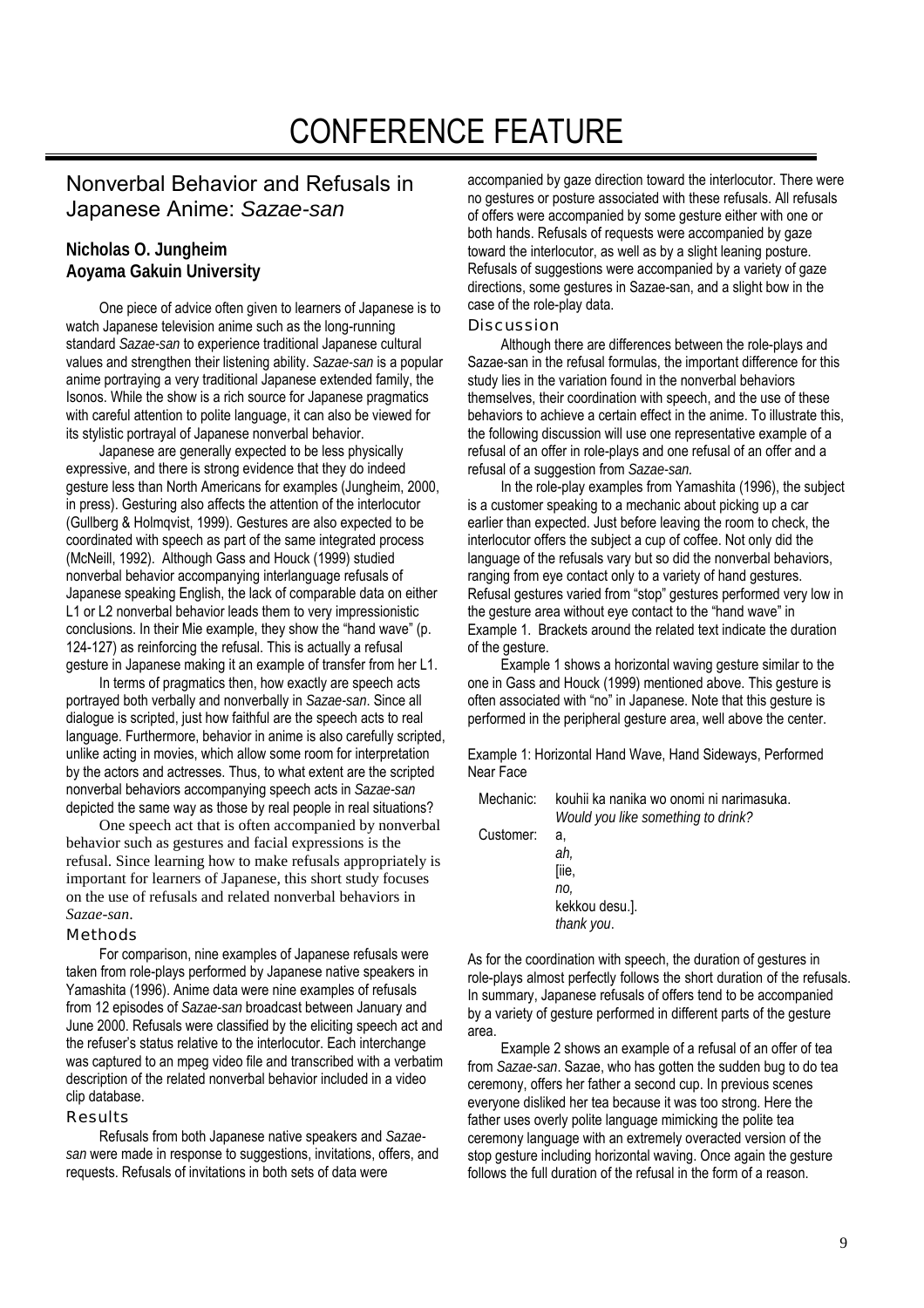#### Example 2 Exaggerated Hand Wave, Palm Forward

| Sazae:  | mou ippuku ikaga degozaimasuka<br>May I offer you another cup.                                           |
|---------|----------------------------------------------------------------------------------------------------------|
| Father: | е.<br>eh,<br>[aya,<br>but.<br>kekkou na otemai ha ikkai ni kagiru].<br>One such tasty cup tea is enough. |

It appears from this and other examples in *Sazae-san* that the animator strongly associates hand gestures with refusals. Examples of hand gestures with refusals of suggestions were also found in other episodes. Gestures in refusals are portrayed more actively and overtly than found in actual spoken language. Finally, the duration of the gestures is often longer than might be expected to occur naturally. This may be an effort on the part of the animator to make them more noticeable to achieve the desired effect. Example 2 is a particularly good example of using the overperformed gesture with extremely polite language to achieve the kind of comedic effect that is often found in *Sazae-san*. Conclusion

 It appears that scripted refusals, like scripted dialogue, reflect only a limited range of language and behavior found in unscripted language. Of course, this study deals with a small number of examples. A wider look at a fuller range of refusals may turn up other stylized behaviors related to posture, gaze direction, or facial expression. In addition, their remains the question of whether learners of Japanese as a second language actually notice these nonverbal features in anime. Certainly the lengthened performance of gestures in *Sazae-san* should make them more salient to the viewer. This study will be further expanded with more examples of speech acts from Sazae-san involving nonverbal behavior. By using eye tracking, think aloud protocols, questionnaires, and interviews, it is hoped that a deeper understanding of the effects of the medium of anime on language learners can be obtained.

#### References

- Gass, S. M. & Houck, N. (1999). *Interlanguage refusals: A crosscultural study of Japanese-English.* Berlin, Mouton de Gruyter.
- Gullberg, M. & Holmqvist, K. (1999). Keeping an eye on gestures: Visual perception of gestures in face-to-face communication. *Pragmatics & Cognition 7* (1), 35-63.
- Jungheim, N.O. (2000). An interlanguage of gestures in Japanese learners' L2 discourse. Paper presented at the Second Language Research Forum, Madison, Wisconsin, September.
- Jungheim, N.O. (in press). The unspoken element of communicative competence: Assessing language learners' nonverbal behavior in Japan, in T. Hudson & J. D. Brown, (Eds.) *A focus on language test development: Expanding the language proficiency construct across a variety of tests*, Honolulu, HI, University of Hawaii Press.
- McNeill, D. (1992). *Hand and mind*. Chicago: University of Chicago Press.
- Yamashita, S. O. (1996). *Six measures of JSL pragmatics*. (Technical Report #14). Manoa, HI: University of Hawai'i Press

# Discussant's Response: Film and Broadcast Media as a Corpus for Pragmatic Analysis

## **Donna Tatsuki Kobe University of Commerce**

The five speakers (three papers printed here) in this forum used either a film or variety of broadcast media as a corpus for pragmatic analysis. Two issues connect them all: "validity and reliability". In order to talk about validity, one needs to decide if film and broadcast media construct or reflect reality. Depending on that decision, reliability can be established because the interactions are conventional or reliability can be doubted because they are exceptional.

If one assumes that film and broadcast media are reflected reality, one also might believe that the interactions depicted are shaped by the real world. Hollywood screenplay writer, Strick claims that "Hollywood movies re reflections, distorted reflections of reality. They're fun house mirrors." Despite the distortions, however, they offer the viewer an archive of stereotypic models that are inherently conservative. There is some credibility in this because films and TV depend on viewer ratings and producers are notoriously conservative (Smith, 1999). Tanaka asserts this in her article when she claims that the television commercials in her analysis reflect social change..

If on the other hand, one assumes that film and broadcast media are constructed reality, one also might be inclined to believe that they may shape the real world. However, the Japanese television scriptwriter Mizuhara contends that discourse in radio and television are different from natural discourse. He claims that although they might have taken a natural conversation, the very act of re-contextualizing the interaction can alter the inferences and assumptions so much that the interaction is no longer natural but rather pre-meditated or manipulated. The result of this notion is that film and broadcast media provide ungeneralizable, unconventional cases that may stretch the limits of an analytical framework but have little else to offer.

Liversidge notes that the film *Airplane* rapidly switches between *then* and *now* and that cinematographic devices are used to construct atmosphere to support ideas and themes. Jungheim concurs that *Sazae-san* the longer duration of gestures used for comedic effect reinforce that notion of a constructed world. Liversidge's initial question "Do they really see what we think they see?" brings the issue of constructed or reflected reality back full circle. Whatever the reality, what indeed do learners perceive? References

- Smith, D. (1999). Legislators and interpreters in the new television age: A response to Hanna Meinhof and Kay Richardson. In Helen Kelly-Holmes (Ed.), *European Television discourse in transition*. (pp.69-71). Clevedon: Multilingual Matters.
- Mizuhara, A. (1999). "Tsukuru danwa-Kyakuhon seisaku no genba."[Discourse which was made(manipulated) – how to write a scenario]. Nihongaku. [Study of Japanese]. 18, October, 28-39.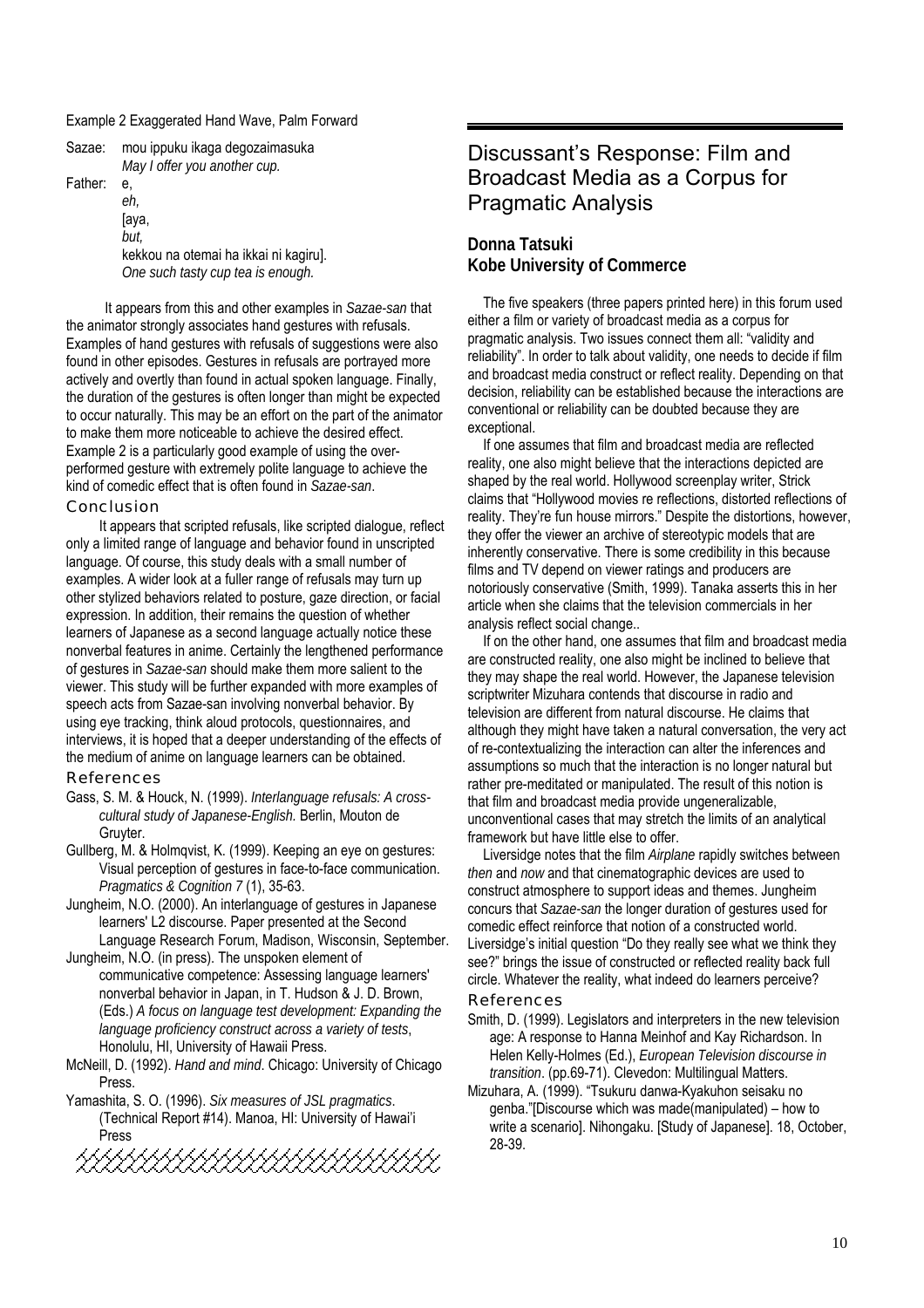# CONFERENCE WATCH *by Yuri Hosoda*

# *Call for Papers (by proposal deadline)*

January 14, 2001 for April 13-15, 2001. 7th Annual Conference on Language, Interaction, and Culture, University of California, Santa Barbara, Website: <http://www.pscw.uva.nl/emca/clic2001.htm>

January 15, 2001 for Nov. 22-25, 2001. Japan Association for Language Teaching (JALT) International Conference, "2001 a Language Odyssey," Kitakyushu, Japan. Website: [http://www.jalt.org.](http://www.jalt.org/)

January 23, 2001 for April 20-22, 2001. The Symposium About Language and Society, Austin (SALSA) 2001, Website: [www.utexas.edu/students/salsa](http://www.utexas.edu/students/salsa)

February 12, 2001 for June 11-13, 2001.Association of Japanese Business Studies (AJBS) 14th Annual conference, , Seinäjoki, Finland. Website:<http://www.ajbs.org/annual.html>

April 30, 2001 for October 4-7. 2001. 4th Pacific Second Language Research Forum (PacSLRF), University of Hawai'i at Manoa, Website [http://www.LLL.hawaii.edu/pacslrf](http://www.lll.hawaii.edu/pacslrf)

## Upcoming Conferences

January 3-6, 2001. Third Annual Workshop and Minitrack on Persistent Conversation. Perspectives From Research and Design; Part of the Digital Documents Track of the Hawai'i International Conference on Systems Sciences (Hicss); Maui, Hawai'i, Website:<http://www.pscw.uva.nl/emca/persist.htm>

January 11-12, 2001. Conference on the Qualitative Interview University of Southern Denmark, Odense, Denmark, Website: <http://www.sdu.dk/Hum/MOVIN/confindex.html>

February 10, 2001, Hawaii TESOL. Conference, Honolulu, Hawaii. Website: [http://lc.byuh.edu/HawaiiTESOL.](http://lc.byuh.edu/HawaiiTESOL)

February, 24-27, 2001. American Association of Applied Linguistics (AAAL). AAAL 2001 Annual Convention, St. Louis, Missouri. Web site [http://www.aaal.org/.](http://www.aaal.org/)

Feb. 27-3, 2001. Teachers of English to Speakers of Other Languages, Inc. (TESOL). Annual conference," St. Louis, Missouri, Web site [http://www.tesol.org.](http://www.tesol.org/)

March 1-3, 2001. 11<sup>th</sup> Susanne Hubner Seminar Bridging the gap between interaction and cognition in linguistics, Zaragoza (Spain), Website: <http://www.pscw.uva.nl/emca/spain.htm>

March, 30-April 1, 2001. TESOL-Spain. 24th Annual Convention, "2001: A Quest for Teacher Development," Seville, Spain. Website: <http://www.eirelink.com/tesol-sp/>

March,30-April 1, 2001. International Linguistics Association. 46th Annual Conference, New York, New York. Website: [http://www.ilaword.org.](http://www.ilaword.org/)

April 6-8, 2001, National Council of Organizations of Less Commonly Taught Languages Fourth Annual Conference, Washington, D.C., Email: [jacksonfh@state.gov](mailto:jacksonfh@state.gov)

April, 18-20, 2001. Third International Symposium on Bilingualism, Bristol, United Kingdom. E-mail [jeanine.treffers](mailto:jeanine.treffers-daller@uwe.ac.uk)[daller@uwe.ac.uk.](mailto:jeanine.treffers-daller@uwe.ac.uk)

April 19-21 2001. I.A.D.A. 2001- Recent Trends in Dialogue Analysis - Göteborg, Sweden. Website: <http://www.pscw.uva.nl/emca/IADA2001.htm>

April, 20-22, 2001 California TESOL (CATESOL). Annual Conference, "New Paths, New Partners," Ontario, California. Web site [http://www.catesol.org.](http://www.catesol.org/)

May, 17-19, 2001, University of Minnesota, Center for Advanced Research on Language Acquisition (CARLA). Conference, "Building on our Strengths: Second International Conference on Language Teacher Education," Minneapolis, Minnesota. Website [http://carla.acad.umn.edu](http://carla.acad.umn.edu/)

June, 1-2,2001. Hong Kong Polytechnic University. Conference, "IT & Multimedia in English Language Teaching 2001 (ITMELT 2001)," Hong Kong, China. Website: [http://elc.polyu.edu.hk/conference/.](http://elc.polyu.edu.hk/conference/)

June 25 - August 3, 2001. Summer Linguistics Institute, University of California, Santa Barbara, Website: <http://www.summer.ucsb.edu/lsa2001/index.html>

July, 4-6, 2001, EMCA Conference 'Orders of Ordinary Action,' Manchester, U.K. Website: [http://www.mmu.ac.uk/h](http://www.mmu.ac.uk/h-ss/sis/korg/orders.htm)[ss/sis/korg/orders.htm](http://www.mmu.ac.uk/h-ss/sis/korg/orders.htm) 

April, 9-13, 2002. Teachers of English to Speakers of Other Languages, Inc. (TESOL). Annual conference, Salt Lake City, Utah. Web site [http://www.tesol.org.](http://www.tesol.org/)

Send Conference Announcements to Conference Watch Editor Yuri Hosoda yurih55@hotmail.com